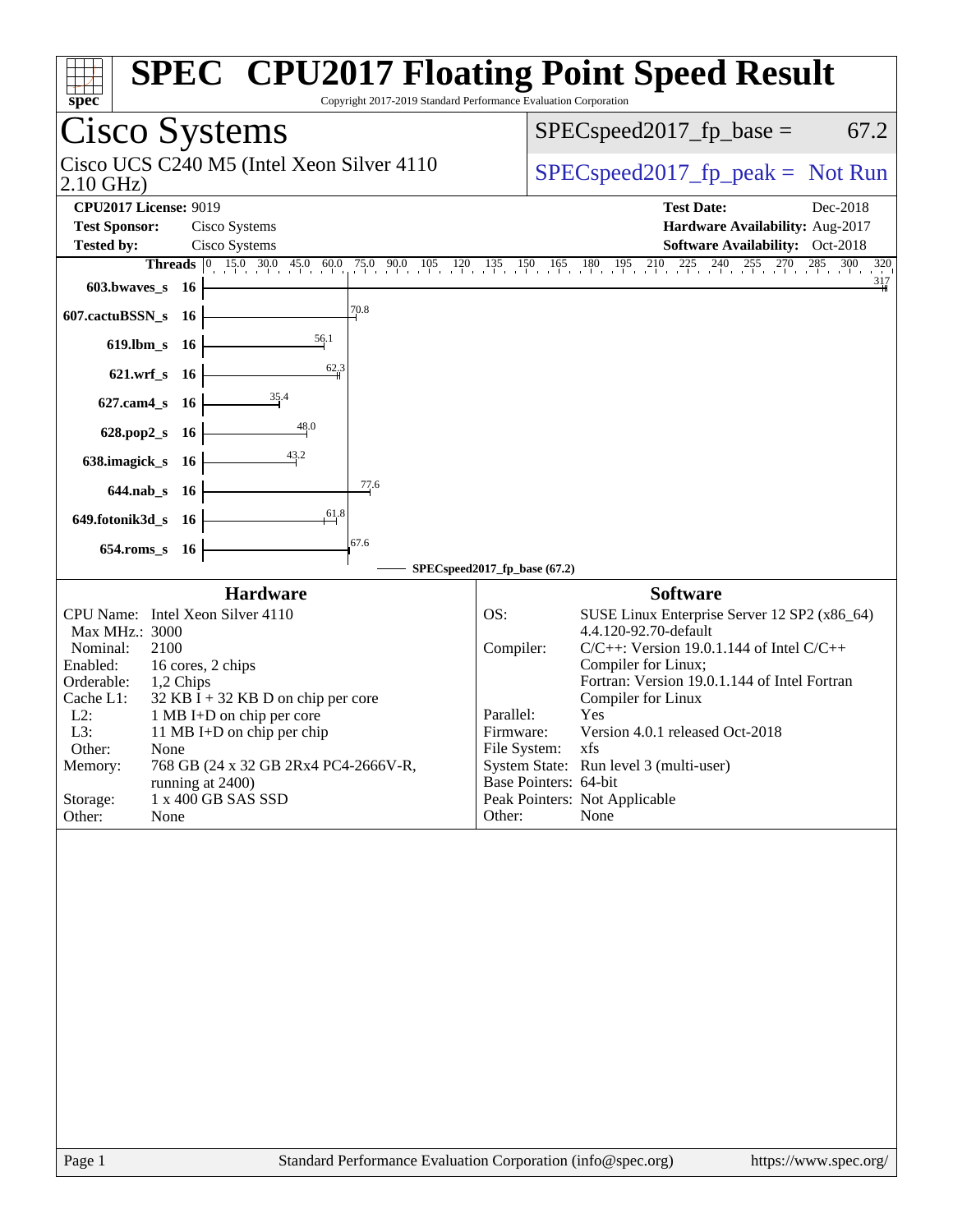

Copyright 2017-2019 Standard Performance Evaluation Corporation

## Cisco Systems

2.10 GHz) Cisco UCS C240 M5 (Intel Xeon Silver 4110  $\big|$  SPECspeed 2017 fp peak = Not Run

 $SPEC speed2017_fp\_base = 67.2$ 

**[CPU2017 License:](http://www.spec.org/auto/cpu2017/Docs/result-fields.html#CPU2017License)** 9019 **[Test Date:](http://www.spec.org/auto/cpu2017/Docs/result-fields.html#TestDate)** Dec-2018 **[Test Sponsor:](http://www.spec.org/auto/cpu2017/Docs/result-fields.html#TestSponsor)** Cisco Systems **[Hardware Availability:](http://www.spec.org/auto/cpu2017/Docs/result-fields.html#HardwareAvailability)** Aug-2017 **[Tested by:](http://www.spec.org/auto/cpu2017/Docs/result-fields.html#Testedby)** Cisco Systems **Cisco Systems [Software Availability:](http://www.spec.org/auto/cpu2017/Docs/result-fields.html#SoftwareAvailability)** Oct-2018

### **[Results Table](http://www.spec.org/auto/cpu2017/Docs/result-fields.html#ResultsTable)**

|                            | <b>Base</b>    |                |            |                |       |                | <b>Peak</b> |                |                |              |                |              |                |              |
|----------------------------|----------------|----------------|------------|----------------|-------|----------------|-------------|----------------|----------------|--------------|----------------|--------------|----------------|--------------|
| <b>Benchmark</b>           | <b>Threads</b> | <b>Seconds</b> | Ratio      | <b>Seconds</b> | Ratio | <b>Seconds</b> | Ratio       | <b>Threads</b> | <b>Seconds</b> | <b>Ratio</b> | <b>Seconds</b> | <b>Ratio</b> | <b>Seconds</b> | <b>Ratio</b> |
| 603.bwayes s               | 16             | 186            | <u>317</u> | 186            | 317   | 187            | 315         |                |                |              |                |              |                |              |
| 607.cactuBSSN s            | 16             | 236            | 70.8       | 235            | 70.8  | 235            | 71.1        |                |                |              |                |              |                |              |
| $619.$ lbm_s               | 16             | 93.3           | 56.1       | 93.4           | 56.1  | 93.4           | 56.1        |                |                |              |                |              |                |              |
| $621.wrf$ s                | 16             | 212            | 62.3       | 213            | 62.1  | 209            | 63.2        |                |                |              |                |              |                |              |
| $627$ .cam4 s              | 16             | <u>251</u>     | 35.4       | 251            | 35.3  | 250            | 35.5        |                |                |              |                |              |                |              |
| $628.pop2_s$               | 16             | 248            | 47.9       | 247            | 48.0  | 247            | 48.1        |                |                |              |                |              |                |              |
| 638.imagick_s              | 16             | 334            | 43.2       | 333            | 43.3  | 334            | 43.2        |                |                |              |                |              |                |              |
| $644$ .nab s               | 16             | 225            | 77.6       | 225            | 77.6  | 225            | 77.6        |                |                |              |                |              |                |              |
| 649.fotonik3d s            | 16             | 163            | 56.0       | 147            | 61.8  | 148            | 61.8        |                |                |              |                |              |                |              |
| $654$ .roms s              | 16             | 232            | 67.7       | 233            | 67.6  | 233            | 67.5        |                |                |              |                |              |                |              |
| $SPEC speed2017$ fp base = |                |                | 67.2       |                |       |                |             |                |                |              |                |              |                |              |
| SPECspeed 2017 fp peak $=$ |                |                |            | <b>Not Run</b> |       |                |             |                |                |              |                |              |                |              |

Results appear in the [order in which they were run.](http://www.spec.org/auto/cpu2017/Docs/result-fields.html#RunOrder) Bold underlined text [indicates a median measurement](http://www.spec.org/auto/cpu2017/Docs/result-fields.html#Median).

### **[Operating System Notes](http://www.spec.org/auto/cpu2017/Docs/result-fields.html#OperatingSystemNotes)**

Stack size set to unlimited using "ulimit -s unlimited"

### **[General Notes](http://www.spec.org/auto/cpu2017/Docs/result-fields.html#GeneralNotes)**

Environment variables set by runcpu before the start of the run: KMP\_AFFINITY = "granularity=fine,compact" LD\_LIBRARY\_PATH = "/home/cpu2017/lib/ia32:/home/cpu2017/lib/intel64" OMP\_STACKSIZE = "192M"

 Binaries compiled on a system with 1x Intel Core i7-4790 CPU + 32GB RAM memory using Redhat Enterprise Linux 7.4 Transparent Huge Pages enabled by default Prior to runcpu invocation Filesystem page cache synced and cleared with: sync; echo 3> /proc/sys/vm/drop\_caches Yes: The test sponsor attests, as of date of publication, that CVE-2017-5754 (Meltdown) is mitigated in the system as tested and documented. Yes: The test sponsor attests, as of date of publication, that CVE-2017-5753 (Spectre variant 1) is mitigated in the system as tested and documented. Yes: The test sponsor attests, as of date of publication, that CVE-2017-5715 (Spectre variant 2) is mitigated in the system as tested and documented.

### **[Platform Notes](http://www.spec.org/auto/cpu2017/Docs/result-fields.html#PlatformNotes)**

BIOS Settings: Intel HyperThreading Technology set to Disabled CPU performance set to Enterprise

**(Continued on next page)**

Page 2 Standard Performance Evaluation Corporation [\(info@spec.org\)](mailto:info@spec.org) <https://www.spec.org/>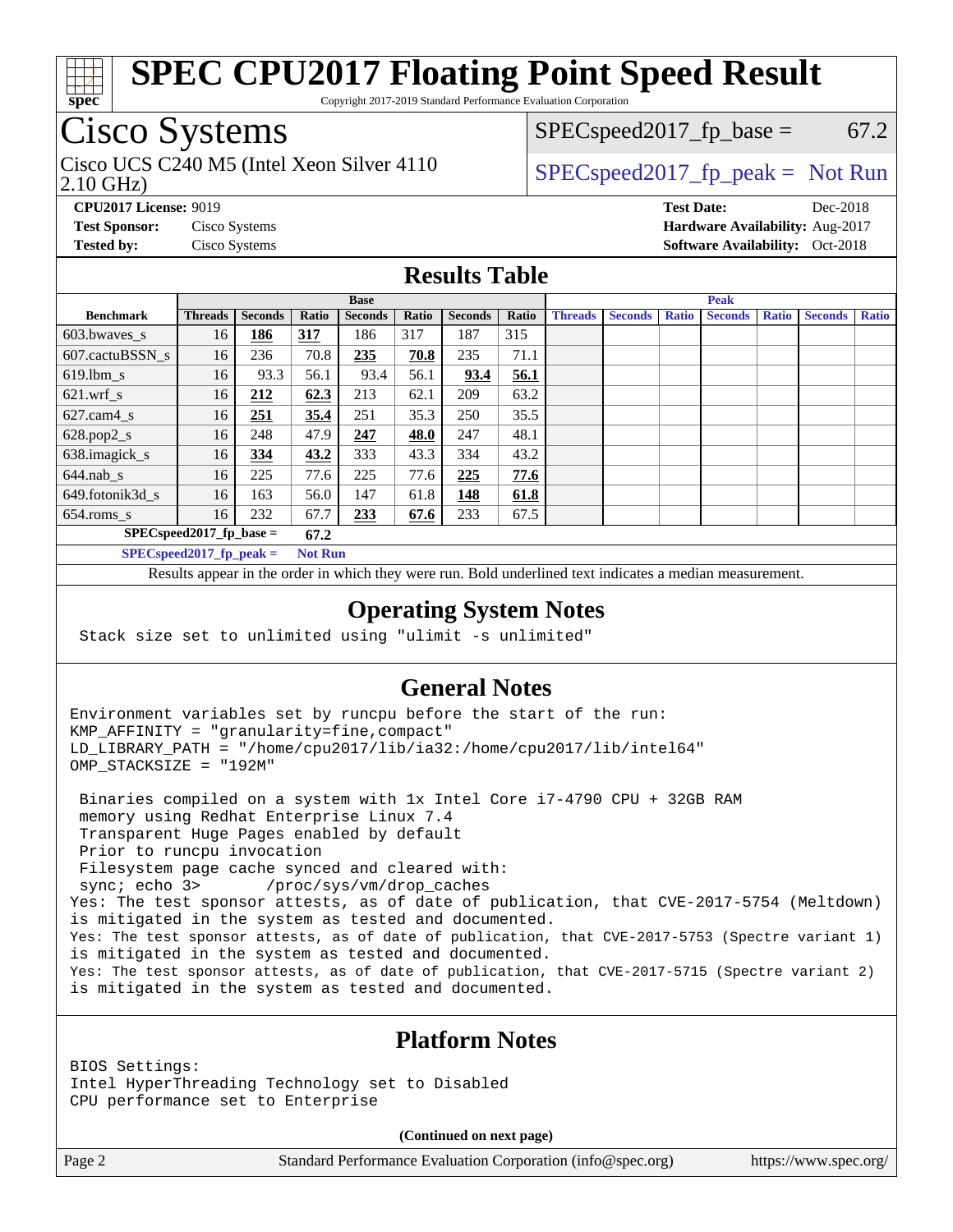

Copyright 2017-2019 Standard Performance Evaluation Corporation

# Cisco Systems

Cisco UCS C240 M5 (Intel Xeon Silver 4110<br>2.10 GHz)

 $SPEC speed2017_fp\_base = 67.2$ 

 $SPEC speed2017_fp\_peak = Not Run$ 

**[CPU2017 License:](http://www.spec.org/auto/cpu2017/Docs/result-fields.html#CPU2017License)** 9019 **[Test Date:](http://www.spec.org/auto/cpu2017/Docs/result-fields.html#TestDate)** Dec-2018 **[Test Sponsor:](http://www.spec.org/auto/cpu2017/Docs/result-fields.html#TestSponsor)** Cisco Systems **[Hardware Availability:](http://www.spec.org/auto/cpu2017/Docs/result-fields.html#HardwareAvailability)** Aug-2017 **[Tested by:](http://www.spec.org/auto/cpu2017/Docs/result-fields.html#Testedby)** Cisco Systems **[Software Availability:](http://www.spec.org/auto/cpu2017/Docs/result-fields.html#SoftwareAvailability)** Oct-2018

### **[Platform Notes \(Continued\)](http://www.spec.org/auto/cpu2017/Docs/result-fields.html#PlatformNotes)**

Page 3 Standard Performance Evaluation Corporation [\(info@spec.org\)](mailto:info@spec.org) <https://www.spec.org/> Power Performance Tuning set to OS Controls SNC set to Disabled Patrol Scrub set to Disabled Sysinfo program /home/cpu2017/bin/sysinfo Rev: r5797 of 2017-06-14 96c45e4568ad54c135fd618bcc091c0f running on linux-yoo1 Thu Dec 20 21:08:17 2018 SUT (System Under Test) info as seen by some common utilities. For more information on this section, see <https://www.spec.org/cpu2017/Docs/config.html#sysinfo> From /proc/cpuinfo model name : Intel(R) Xeon(R) Silver 4110 CPU @ 2.10GHz 2 "physical id"s (chips) 16 "processors" cores, siblings (Caution: counting these is hw and system dependent. The following excerpts from /proc/cpuinfo might not be reliable. Use with caution.) cpu cores : 8 siblings : 8 physical 0: cores 0 1 2 3 4 5 6 7 physical 1: cores 0 1 2 3 4 5 6 7 From lscpu: Architecture: x86\_64 CPU op-mode(s): 32-bit, 64-bit Byte Order: Little Endian CPU(s): 16 On-line CPU(s) list: 0-15 Thread(s) per core: 1 Core(s) per socket: 8 Socket(s): 2 NUMA node(s): 2 Vendor ID: GenuineIntel CPU family: 6 Model: 85 Model name: Intel(R) Xeon(R) Silver 4110 CPU @ 2.10GHz Stepping: 4 CPU MHz: 2136.950 CPU max MHz: 3000.0000 CPU min MHz: 800.0000 BogoMIPS: 4190.13 Virtualization: VT-x L1d cache: 32K L1i cache: 32K L2 cache: 1024K L3 cache: 11264K NUMA node0 CPU(s): 0-7 **(Continued on next page)**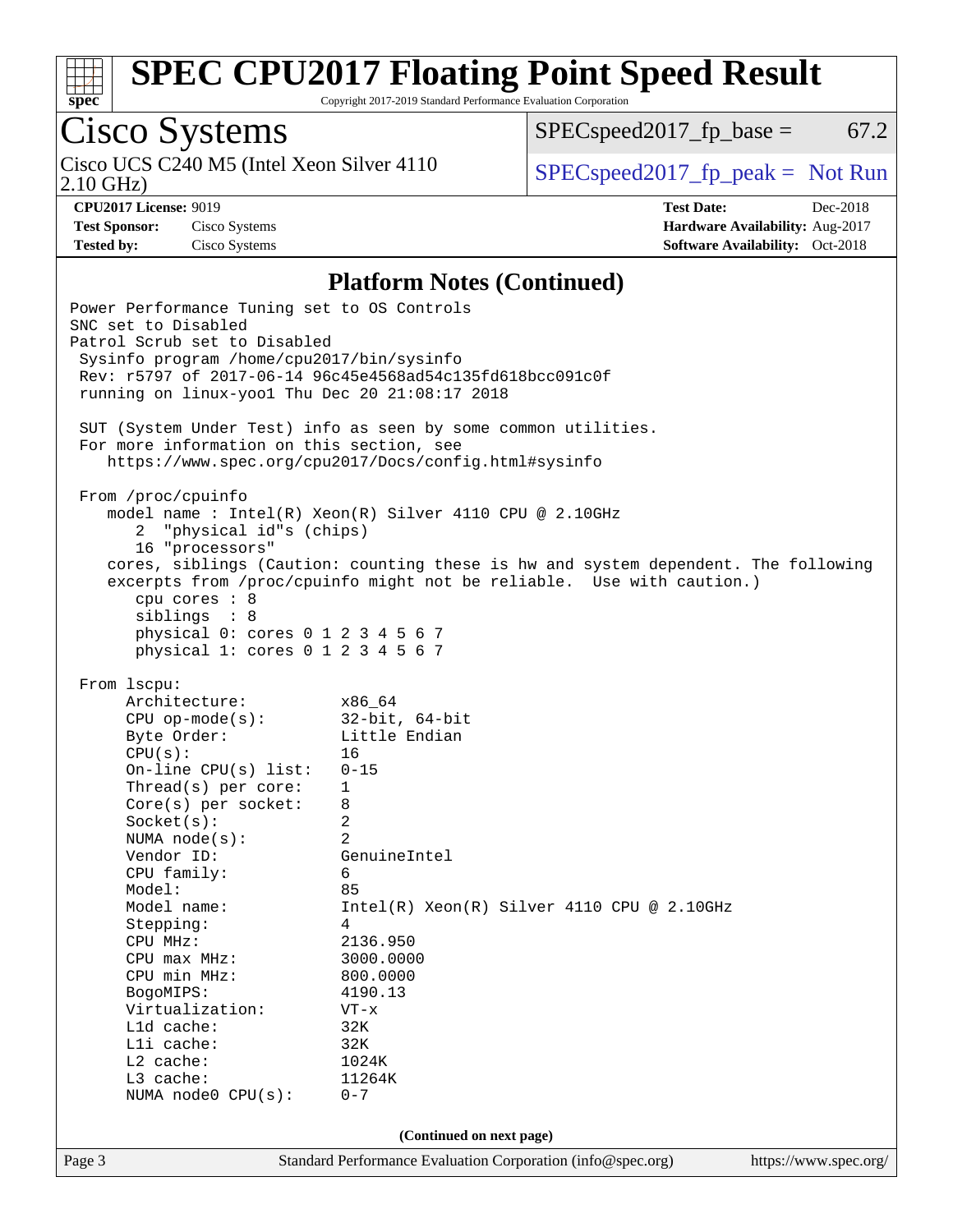

**(Continued on next page)**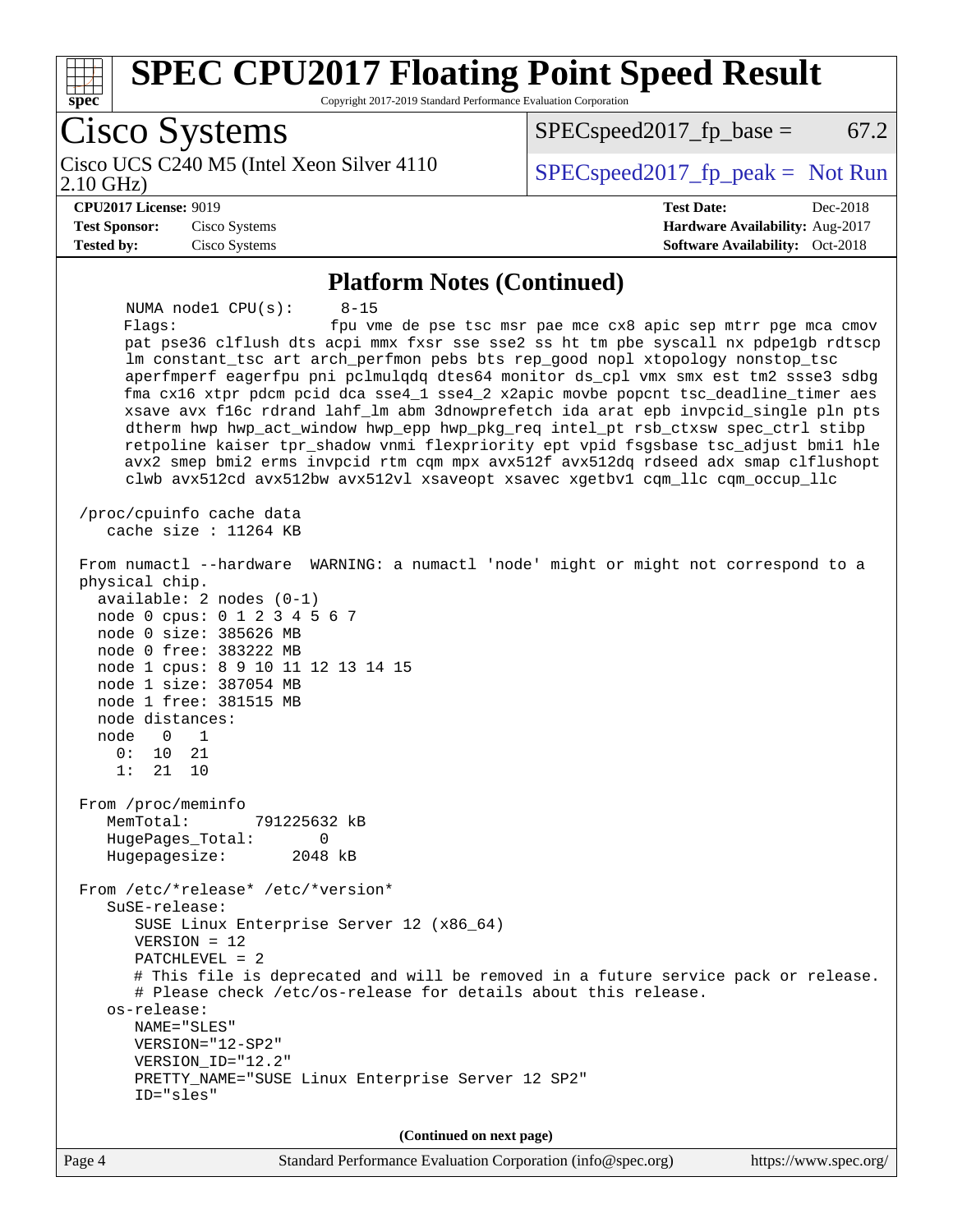

Copyright 2017-2019 Standard Performance Evaluation Corporation

## Cisco Systems

2.10 GHz) Cisco UCS C240 M5 (Intel Xeon Silver 4110  $\big|$  SPECspeed 2017 fp peak = Not Run

 $SPEC speed2017_fp\_base = 67.2$ 

**[Test Sponsor:](http://www.spec.org/auto/cpu2017/Docs/result-fields.html#TestSponsor)** Cisco Systems **[Hardware Availability:](http://www.spec.org/auto/cpu2017/Docs/result-fields.html#HardwareAvailability)** Aug-2017 **[Tested by:](http://www.spec.org/auto/cpu2017/Docs/result-fields.html#Testedby)** Cisco Systems **Cisco Systems [Software Availability:](http://www.spec.org/auto/cpu2017/Docs/result-fields.html#SoftwareAvailability)** Oct-2018

**[CPU2017 License:](http://www.spec.org/auto/cpu2017/Docs/result-fields.html#CPU2017License)** 9019 **[Test Date:](http://www.spec.org/auto/cpu2017/Docs/result-fields.html#TestDate)** Dec-2018

### **[Platform Notes \(Continued\)](http://www.spec.org/auto/cpu2017/Docs/result-fields.html#PlatformNotes)**

 ANSI\_COLOR="0;32" CPE\_NAME="cpe:/o:suse:sles:12:sp2"

uname -a:

 Linux linux-yoo1 4.4.120-92.70-default #1 SMP Wed Mar 14 15:59:43 UTC 2018 (52a83de) x86\_64 x86\_64 x86\_64 GNU/Linux

run-level 3 Dec 20 14:48

 SPEC is set to: /home/cpu2017 Filesystem Type Size Used Avail Use% Mounted on /dev/sda1 xfs 224G 123G 102G 55% /

 Additional information from dmidecode follows. WARNING: Use caution when you interpret this section. The 'dmidecode' program reads system data which is "intended to allow hardware to be accurately determined", but the intent may not be met, as there are frequent changes to hardware, firmware, and the "DMTF SMBIOS" standard. BIOS Cisco Systems, Inc. C240M5.4.0.1.139.1003182220 10/03/2018 Memory:

 12x 0xCE00 M393A4K40BB2-CTD 32 GB 2 rank 2666, configured at 2400 12x 0xCE00 M393A4K40CB2-CTD 32 GB 2 rank 2666, configured at 2400

(End of data from sysinfo program)

### **[Compiler Version Notes](http://www.spec.org/auto/cpu2017/Docs/result-fields.html#CompilerVersionNotes)**

| CC.                                                             | $619.1$ bm s(base) $638.i$ maqick s(base) $644.nab$ s(base)                                                                        |                       |  |  |  |
|-----------------------------------------------------------------|------------------------------------------------------------------------------------------------------------------------------------|-----------------------|--|--|--|
|                                                                 | icc (ICC) 19.0.1.144 20181018<br>Copyright (C) 1985-2018 Intel Corporation. All rights reserved.                                   |                       |  |  |  |
|                                                                 | FC 607.cactuBSSN s(base)<br>--------------------------------                                                                       |                       |  |  |  |
|                                                                 | icpc (ICC) 19.0.1.144 20181018<br>Copyright (C) 1985-2018 Intel Corporation. All rights reserved.<br>icc (ICC) 19.0.1.144 20181018 |                       |  |  |  |
|                                                                 | Copyright (C) 1985-2018 Intel Corporation. All rights reserved.<br>ifort (IFORT) 19.0.1.144 20181018                               |                       |  |  |  |
|                                                                 | Copyright (C) 1985-2018 Intel Corporation. All rights reserved.                                                                    |                       |  |  |  |
| 603.bwaves s(base) 649.fotonik3d s(base) 654.roms s(base)<br>FC |                                                                                                                                    |                       |  |  |  |
| (Continued on next page)                                        |                                                                                                                                    |                       |  |  |  |
| Page 5                                                          | Standard Performance Evaluation Corporation (info@spec.org)                                                                        | https://www.spec.org/ |  |  |  |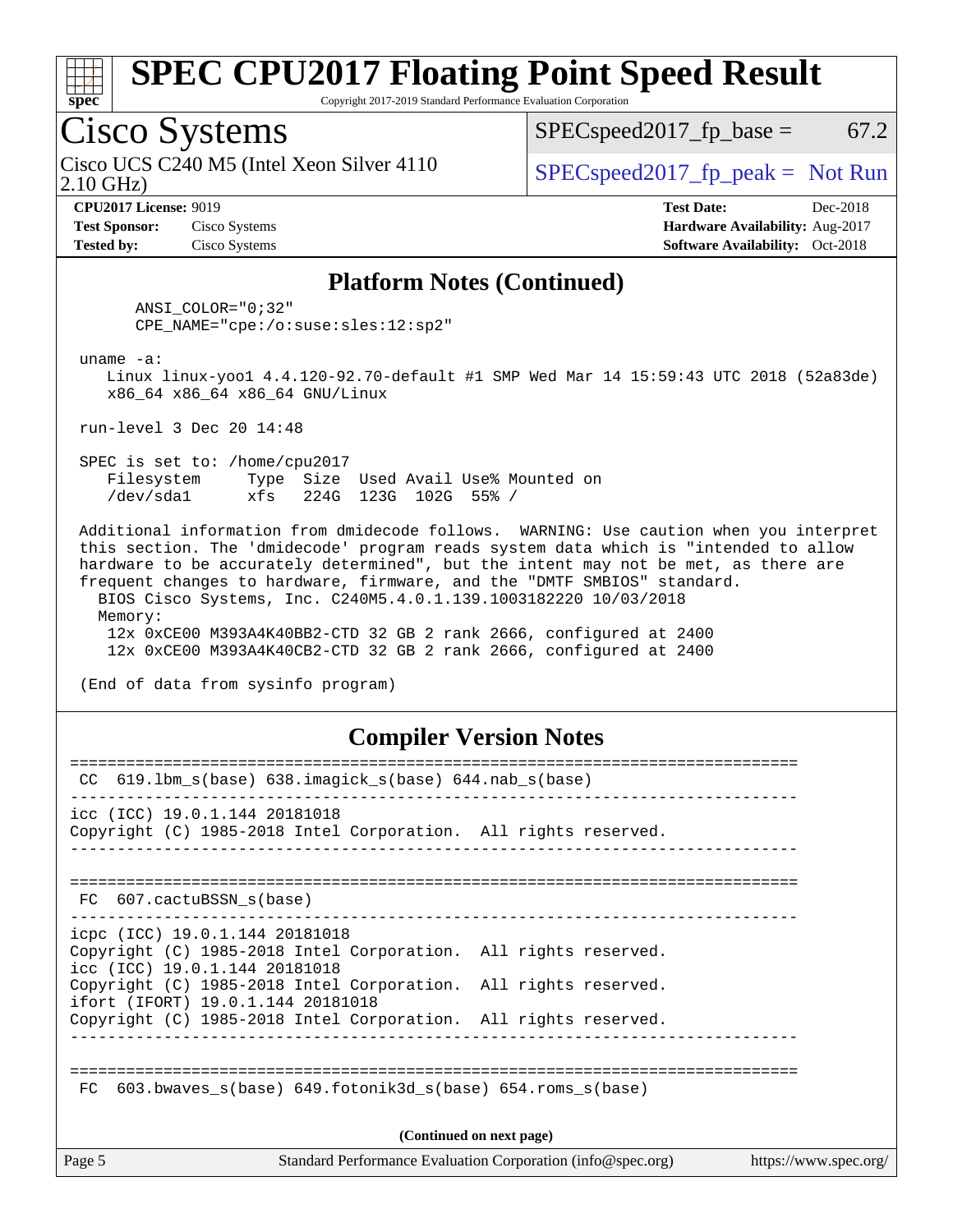

Copyright 2017-2019 Standard Performance Evaluation Corporation

## Cisco Systems

Cisco UCS C240 M5 (Intel Xeon Silver 4110  $\big|$  SPECspeed 2017 fp peak = Not Run

 $SPEC speed2017_fp\_base = 67.2$ 

2.10 GHz)

**[CPU2017 License:](http://www.spec.org/auto/cpu2017/Docs/result-fields.html#CPU2017License)** 9019 **[Test Date:](http://www.spec.org/auto/cpu2017/Docs/result-fields.html#TestDate)** Dec-2018 **[Test Sponsor:](http://www.spec.org/auto/cpu2017/Docs/result-fields.html#TestSponsor)** Cisco Systems **[Hardware Availability:](http://www.spec.org/auto/cpu2017/Docs/result-fields.html#HardwareAvailability)** Aug-2017 **[Tested by:](http://www.spec.org/auto/cpu2017/Docs/result-fields.html#Testedby)** Cisco Systems **[Software Availability:](http://www.spec.org/auto/cpu2017/Docs/result-fields.html#SoftwareAvailability)** Oct-2018

### **[Compiler Version Notes \(Continued\)](http://www.spec.org/auto/cpu2017/Docs/result-fields.html#CompilerVersionNotes)**

----------------------------------------------------------------------------- ifort (IFORT) 19.0.1.144 20181018

Copyright (C) 1985-2018 Intel Corporation. All rights reserved. ------------------------------------------------------------------------------

```
==============================================================================
```
CC 621.wrf\_s(base) 627.cam4\_s(base) 628.pop2\_s(base)

----------------------------------------------------------------------------- ifort (IFORT) 19.0.1.144 20181018 Copyright (C) 1985-2018 Intel Corporation. All rights reserved. icc (ICC) 19.0.1.144 20181018 Copyright (C) 1985-2018 Intel Corporation. All rights reserved.

------------------------------------------------------------------------------

### **[Base Compiler Invocation](http://www.spec.org/auto/cpu2017/Docs/result-fields.html#BaseCompilerInvocation)**

[C benchmarks](http://www.spec.org/auto/cpu2017/Docs/result-fields.html#Cbenchmarks): [icc -m64 -std=c11](http://www.spec.org/cpu2017/results/res2019q1/cpu2017-20190108-10637.flags.html#user_CCbase_intel_icc_64bit_c11_33ee0cdaae7deeeab2a9725423ba97205ce30f63b9926c2519791662299b76a0318f32ddfffdc46587804de3178b4f9328c46fa7c2b0cd779d7a61945c91cd35)

[Fortran benchmarks](http://www.spec.org/auto/cpu2017/Docs/result-fields.html#Fortranbenchmarks): [ifort -m64](http://www.spec.org/cpu2017/results/res2019q1/cpu2017-20190108-10637.flags.html#user_FCbase_intel_ifort_64bit_24f2bb282fbaeffd6157abe4f878425411749daecae9a33200eee2bee2fe76f3b89351d69a8130dd5949958ce389cf37ff59a95e7a40d588e8d3a57e0c3fd751)

[Benchmarks using both Fortran and C](http://www.spec.org/auto/cpu2017/Docs/result-fields.html#BenchmarksusingbothFortranandC): [ifort -m64](http://www.spec.org/cpu2017/results/res2019q1/cpu2017-20190108-10637.flags.html#user_CC_FCbase_intel_ifort_64bit_24f2bb282fbaeffd6157abe4f878425411749daecae9a33200eee2bee2fe76f3b89351d69a8130dd5949958ce389cf37ff59a95e7a40d588e8d3a57e0c3fd751) [icc -m64 -std=c11](http://www.spec.org/cpu2017/results/res2019q1/cpu2017-20190108-10637.flags.html#user_CC_FCbase_intel_icc_64bit_c11_33ee0cdaae7deeeab2a9725423ba97205ce30f63b9926c2519791662299b76a0318f32ddfffdc46587804de3178b4f9328c46fa7c2b0cd779d7a61945c91cd35)

[Benchmarks using Fortran, C, and C++:](http://www.spec.org/auto/cpu2017/Docs/result-fields.html#BenchmarksusingFortranCandCXX) [icpc -m64](http://www.spec.org/cpu2017/results/res2019q1/cpu2017-20190108-10637.flags.html#user_CC_CXX_FCbase_intel_icpc_64bit_4ecb2543ae3f1412ef961e0650ca070fec7b7afdcd6ed48761b84423119d1bf6bdf5cad15b44d48e7256388bc77273b966e5eb805aefd121eb22e9299b2ec9d9) [icc -m64 -std=c11](http://www.spec.org/cpu2017/results/res2019q1/cpu2017-20190108-10637.flags.html#user_CC_CXX_FCbase_intel_icc_64bit_c11_33ee0cdaae7deeeab2a9725423ba97205ce30f63b9926c2519791662299b76a0318f32ddfffdc46587804de3178b4f9328c46fa7c2b0cd779d7a61945c91cd35) [ifort -m64](http://www.spec.org/cpu2017/results/res2019q1/cpu2017-20190108-10637.flags.html#user_CC_CXX_FCbase_intel_ifort_64bit_24f2bb282fbaeffd6157abe4f878425411749daecae9a33200eee2bee2fe76f3b89351d69a8130dd5949958ce389cf37ff59a95e7a40d588e8d3a57e0c3fd751)

## **[Base Portability Flags](http://www.spec.org/auto/cpu2017/Docs/result-fields.html#BasePortabilityFlags)**

 603.bwaves\_s: [-DSPEC\\_LP64](http://www.spec.org/cpu2017/results/res2019q1/cpu2017-20190108-10637.flags.html#suite_basePORTABILITY603_bwaves_s_DSPEC_LP64) 607.cactuBSSN\_s: [-DSPEC\\_LP64](http://www.spec.org/cpu2017/results/res2019q1/cpu2017-20190108-10637.flags.html#suite_basePORTABILITY607_cactuBSSN_s_DSPEC_LP64) 619.lbm\_s: [-DSPEC\\_LP64](http://www.spec.org/cpu2017/results/res2019q1/cpu2017-20190108-10637.flags.html#suite_basePORTABILITY619_lbm_s_DSPEC_LP64) 621.wrf\_s: [-DSPEC\\_LP64](http://www.spec.org/cpu2017/results/res2019q1/cpu2017-20190108-10637.flags.html#suite_basePORTABILITY621_wrf_s_DSPEC_LP64) [-DSPEC\\_CASE\\_FLAG](http://www.spec.org/cpu2017/results/res2019q1/cpu2017-20190108-10637.flags.html#b621.wrf_s_baseCPORTABILITY_DSPEC_CASE_FLAG) [-convert big\\_endian](http://www.spec.org/cpu2017/results/res2019q1/cpu2017-20190108-10637.flags.html#user_baseFPORTABILITY621_wrf_s_convert_big_endian_c3194028bc08c63ac5d04de18c48ce6d347e4e562e8892b8bdbdc0214820426deb8554edfa529a3fb25a586e65a3d812c835984020483e7e73212c4d31a38223) 627.cam4\_s: [-DSPEC\\_LP64](http://www.spec.org/cpu2017/results/res2019q1/cpu2017-20190108-10637.flags.html#suite_basePORTABILITY627_cam4_s_DSPEC_LP64) [-DSPEC\\_CASE\\_FLAG](http://www.spec.org/cpu2017/results/res2019q1/cpu2017-20190108-10637.flags.html#b627.cam4_s_baseCPORTABILITY_DSPEC_CASE_FLAG) 628.pop2\_s: [-DSPEC\\_LP64](http://www.spec.org/cpu2017/results/res2019q1/cpu2017-20190108-10637.flags.html#suite_basePORTABILITY628_pop2_s_DSPEC_LP64) [-DSPEC\\_CASE\\_FLAG](http://www.spec.org/cpu2017/results/res2019q1/cpu2017-20190108-10637.flags.html#b628.pop2_s_baseCPORTABILITY_DSPEC_CASE_FLAG) [-convert big\\_endian](http://www.spec.org/cpu2017/results/res2019q1/cpu2017-20190108-10637.flags.html#user_baseFPORTABILITY628_pop2_s_convert_big_endian_c3194028bc08c63ac5d04de18c48ce6d347e4e562e8892b8bdbdc0214820426deb8554edfa529a3fb25a586e65a3d812c835984020483e7e73212c4d31a38223) [-assume byterecl](http://www.spec.org/cpu2017/results/res2019q1/cpu2017-20190108-10637.flags.html#user_baseFPORTABILITY628_pop2_s_assume_byterecl_7e47d18b9513cf18525430bbf0f2177aa9bf368bc7a059c09b2c06a34b53bd3447c950d3f8d6c70e3faf3a05c8557d66a5798b567902e8849adc142926523472) 638.imagick\_s: [-DSPEC\\_LP64](http://www.spec.org/cpu2017/results/res2019q1/cpu2017-20190108-10637.flags.html#suite_basePORTABILITY638_imagick_s_DSPEC_LP64) 644.nab\_s: [-DSPEC\\_LP64](http://www.spec.org/cpu2017/results/res2019q1/cpu2017-20190108-10637.flags.html#suite_basePORTABILITY644_nab_s_DSPEC_LP64) 649.fotonik3d\_s: [-DSPEC\\_LP64](http://www.spec.org/cpu2017/results/res2019q1/cpu2017-20190108-10637.flags.html#suite_basePORTABILITY649_fotonik3d_s_DSPEC_LP64) 654.roms\_s: [-DSPEC\\_LP64](http://www.spec.org/cpu2017/results/res2019q1/cpu2017-20190108-10637.flags.html#suite_basePORTABILITY654_roms_s_DSPEC_LP64)